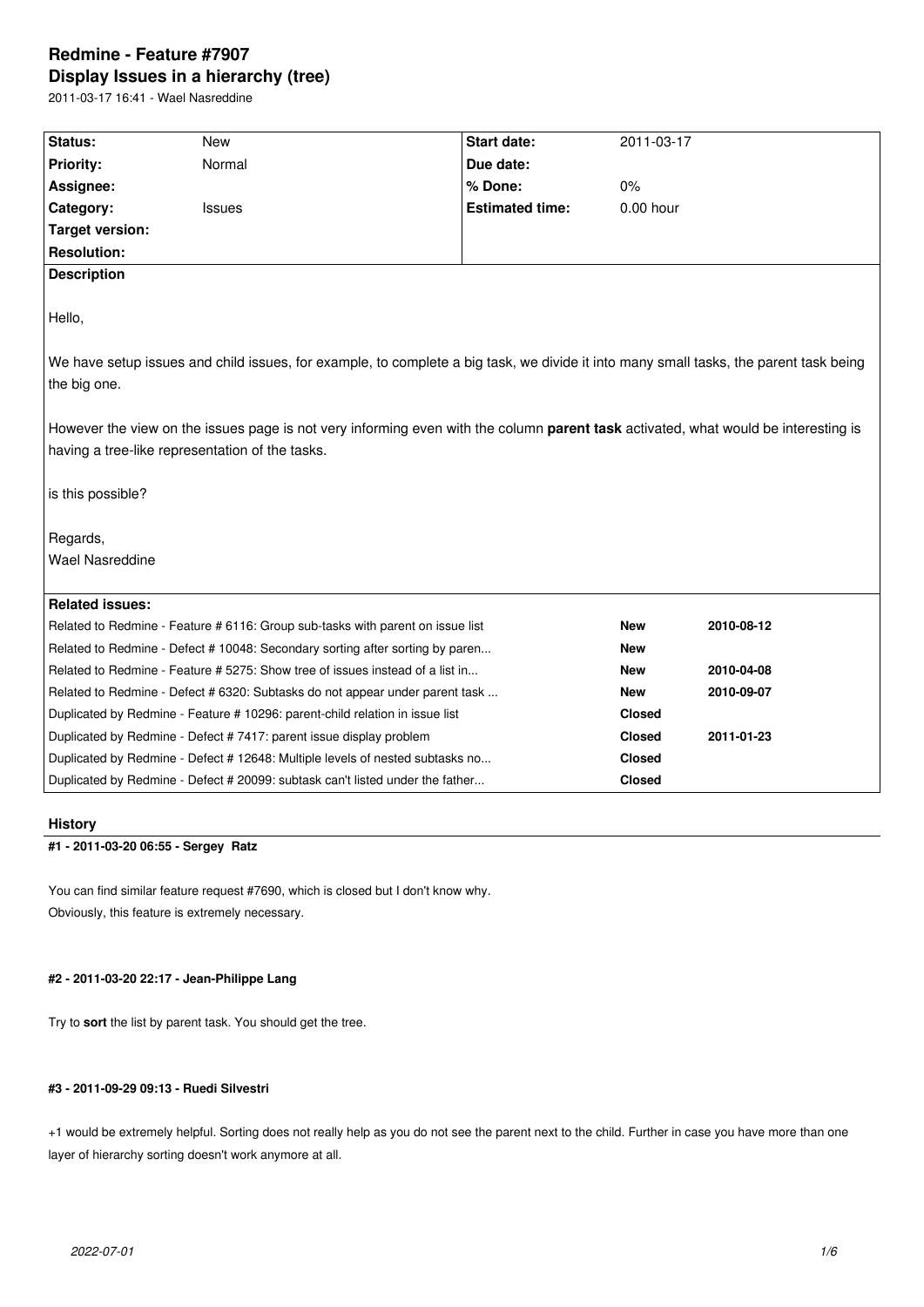#### **#4 - 2011-11-07 23:44 - Oleg Chunikhin**

+1 I agree, we need this feature too

#### **#5 - 2011-11-18 00:41 - Mario Lipinski**

+1 When sorting the list by parent task and then by due date, the due date sort order is ignored.

#### **#6 - 2012-01-08 08:10 - György Kiss**

I would love this feature too !

# **#7 - 2012-01-30 16:06 - K. Scott Tripp**

+1 This would be extremely useful.

Without it larger projects that need formal requirements tracking would depend on systems like DOORS or CRADLE, which is unfortunate because has the core functionality needed to replace them.

### **#8 - 2012-01-30 16:10 - K. Scott Tripp**

My bad for double post, but I can't seem to edit my own posts. I meant to say

*...unfortunate because redmine has the core functionality...*

#### **#9 - 2012-02-01 07:46 - Sang-jae Shin**

+1 I want it!

#### **#10 - 2012-02-01 09:21 - Daniel Albuschat**

 $+1$ 

For me, this is a big issue, too.

IMHO, the logic of the issue list should be changed to behave like this:

UI changes:

 - Add a checkbox whether the changes described here should be applied, named something like "Show subtasks in tree view" (even without sorting by parent task). Default: Yes

 - Add a checkbox whether the filter criteria should be applied to subtasks, too. It is surely not uncommon that you would like to filter parent tasks by priority, for example, but have **all** subtasks of these filtered tasks visible. Sometimes, however, you probably just want to see subtasks with the same, filtered priority.

Logic changes:

- Change the issue list to filter **only** parent tasks.
- For each parent tasks, filter the corresponding subtasks and display them below (and indented to) the parent task
- The same procedure is done recursively for the subtasks' subtasks, too.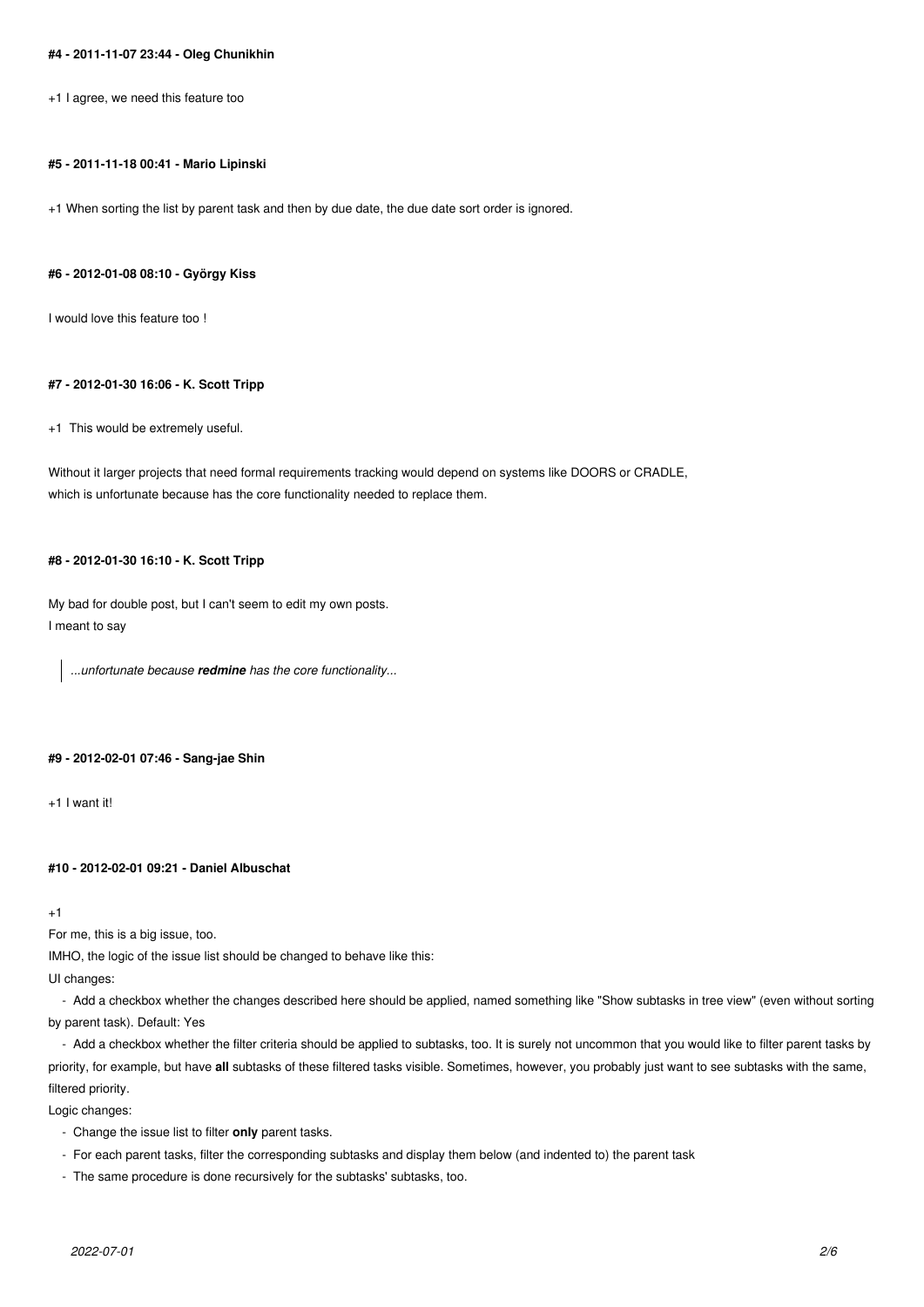There are two ways to avoid multiple database queries for each parent task:

a) select a field has\_subtasks as "case when exists (select \* from issues subissue where subissue.parent\_id=issue.parent\_id) then 1 else 0 end as

has\_subtasks". With this, you can check whether you need to query for subtasks at all without executing another query.

b) Add a field "has\_subtasks" in the table issues that is automatically updated by a trigger when a subtask has been added or removed (this makes updating a little bit slower, but selecting the issues much faster - especially for lists without or with a only a few subtasks)

What do you think, Jean-Philippe Lang?

Since this is a big issue for me (I just introduced Redmine in our company), I'd even try to implement this.

#### **#11 - 2012-02-28 08:40 - Stéphane Thomas**

+1

#### **#12 - 2012-03-15 11:51 - Vitaly Klimov**

Please check my plugin - it solves this behavior:

http://www.redmine.org/plugins/redmine\_smart\_issues\_sort

#### **[#13 - 2013-03-26 07:59 - Dipan Mehta](http://www.redmine.org/plugins/redmine_smart_issues_sort)**

+1. This is very important. Can we have it in 2.4?

#### **#14 - 2013-03-27 16:45 - Anton Potapov**

+1 vote for it

#### **#15 - 2013-04-05 10:09 - Mikhail Pirogkov**

Our teams vote too. This feature can give us possibility to avoid using external reqs management tools.

#### **#16 - 2013-06-14 17:52 - @ go2null**

 $+1.$ 

We are using Vitaly KlimovSmart Sort plugin, but would like to reduce dependencies.

# **#17 - 2013-09[-16 21:56 - P](/users/6870)[avel Z](/plugins/redmine_smart_issues_sort)**

# +1.

... Smart Sort plugin crashed on Redmine 2.3.2 (ruby 1.9.3)

#### **#18 - 2013-10-10 16:09 - Anonymous**

+1 because sorting via the additional parent item column steals available monitor space.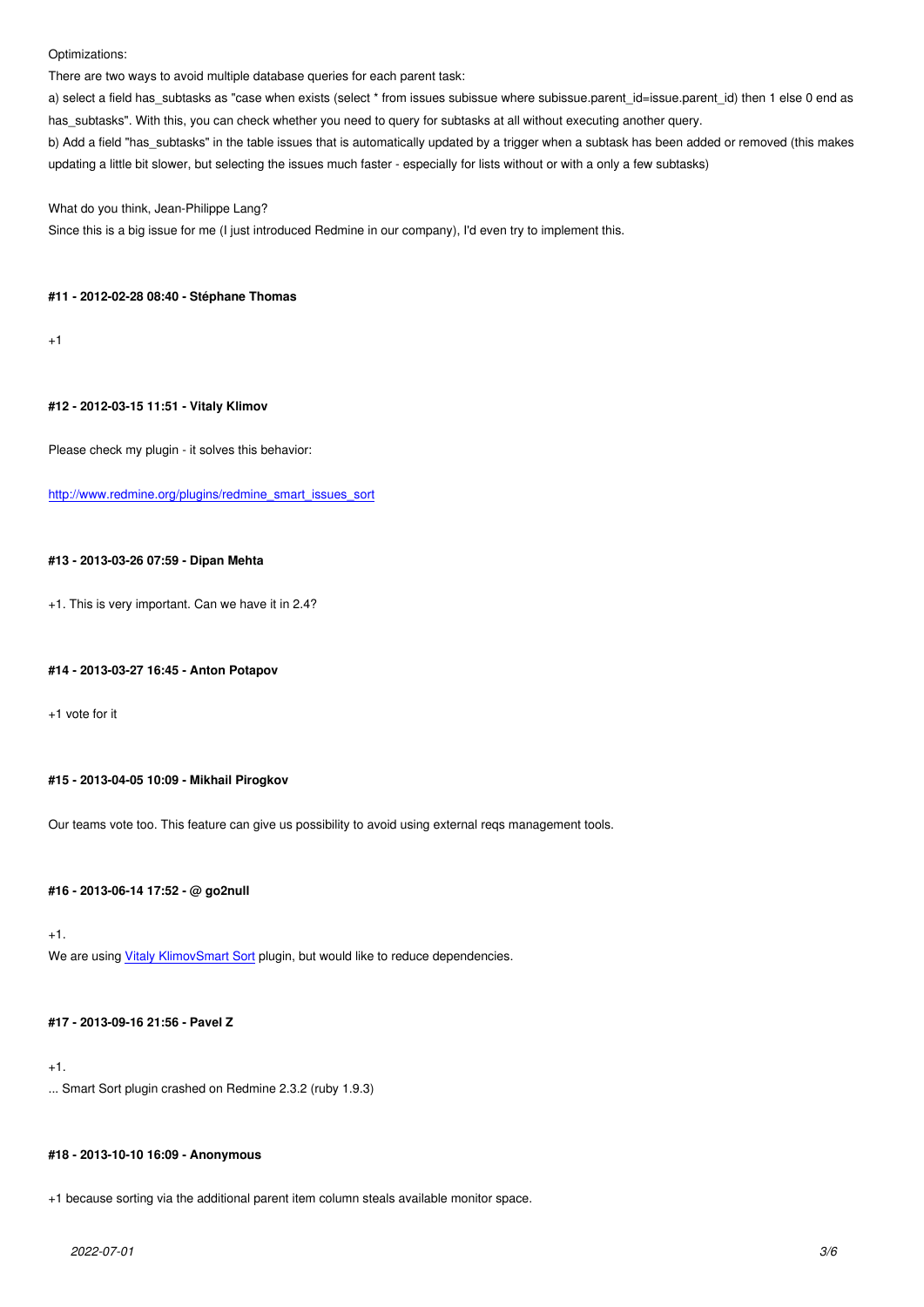$+1$ 

#### **#20 - 2013-10-31 09:40 - Kaskade LNA**

 $+1$ 

#### **#21 - 2014-03-21 04:16 - Ofer Nave**

Yes, I would very much like this, too.

Right now, if a subtask happens to end up in the row following the parent task, it is indented with a right arrow icon, which is very nice. But otherwise, nothing.

# **#22 - 2014-03-21 05:17 - Ofer Nave**

According to #6116, you can achieve correct hierarchial sorting (between parent and subtasks) by creating a custom query that sorts on "Parent task", "ascending".

However, then you effectively can't sort by anything else, like priority or status.

#### **#23 - 2014-05-06 08:26 - Robert Schneider**

 $+1$  too.

The gantt diagram already contains it. But it is not enough.

I would create a new view for this. When the user is in the Tickets tab he or she should get the option to display the (existing) list view or the tree view. I think a tree view has the same value as a list, though they may provide different functions. Ideally, tree view and list view should be one thing. But this could be difficult to implement. That's why suggest to start a new view. A primitive tree view is better than no view.

### **#24 - 2014-10-06 21:25 - Jorge S.**

Is it that hard? I see open tickets for 4+ years

# **#25 - 2014-11-08 09:00 - Toshi MARUYAMA**

*- Related to Feature #5275: Show tree of issues instead of a list in Roadmap added*

# **#26 - 2014-11-08 11:44 - Toshi MARUYAMA**

*- Related to Defect #18068: Copying Projects & Parent Child Issues added*

# **#27 - 2014-11-08 11:53 - Toshi MARUYAMA**

*- Related to deleted (Defect #18068: Copying Projects & Parent Child Issues)*

# **#28 - 2015-01-30 17:05 - Toshi MARUYAMA**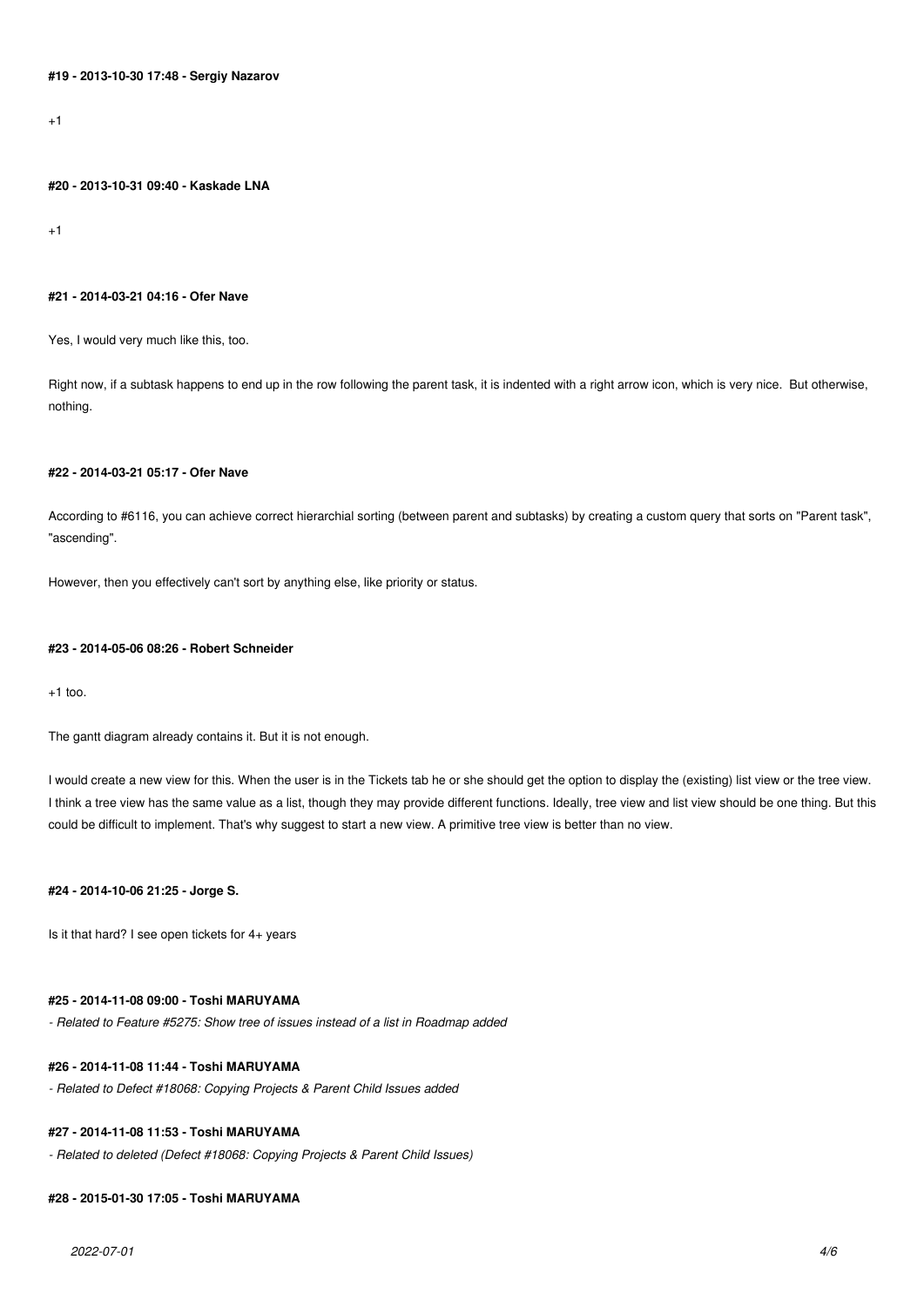*- Related to Defect #6320: Subtasks do not appear under parent task in Issues view added*

# **#29 - 2015-07-13 05:44 - Toshi MARUYAMA**

*- Duplicated by Defect #20099: subtask can't listed under the father issue added*

#### **#30 - 2016-10-21 07:51 - Sergey Startsev**

+1

**#31 - 2016-10-21 07:57 - Emanuel Reisinger**

+1

#### **#32 - 2017-02-26 17:09 - Stefan Lindner**

 $+1$ A patch would be enough

**#33 - 2017-06-28 11:58 - Alexander Scherdo**

+1

6 years after report....

#### **#34 - 2017-08-09 12:41 - jiangshan song**

+1

# **#35 - 2017-10-04 15:07 - Pierre de LESPINAY**

A custom query with Parent task as first order does the trick for me (no need to put it on the columns)

### **#36 - 2017-12-19 12:08 - Alessandro Zucchi**

+1

Very usefully

**#37 - 2018-04-12 23:46 - Tomaž Šuštar**

+1

# **#38 - 2018-05-22 12:39 - Entwicklung AMIT**

+1

What's about this feature 7 years ago since now?

Support sorting in issue-query by parent task (field) **AND** an other field in order to sort **within** the parent fields comes to be very important. Thanks for